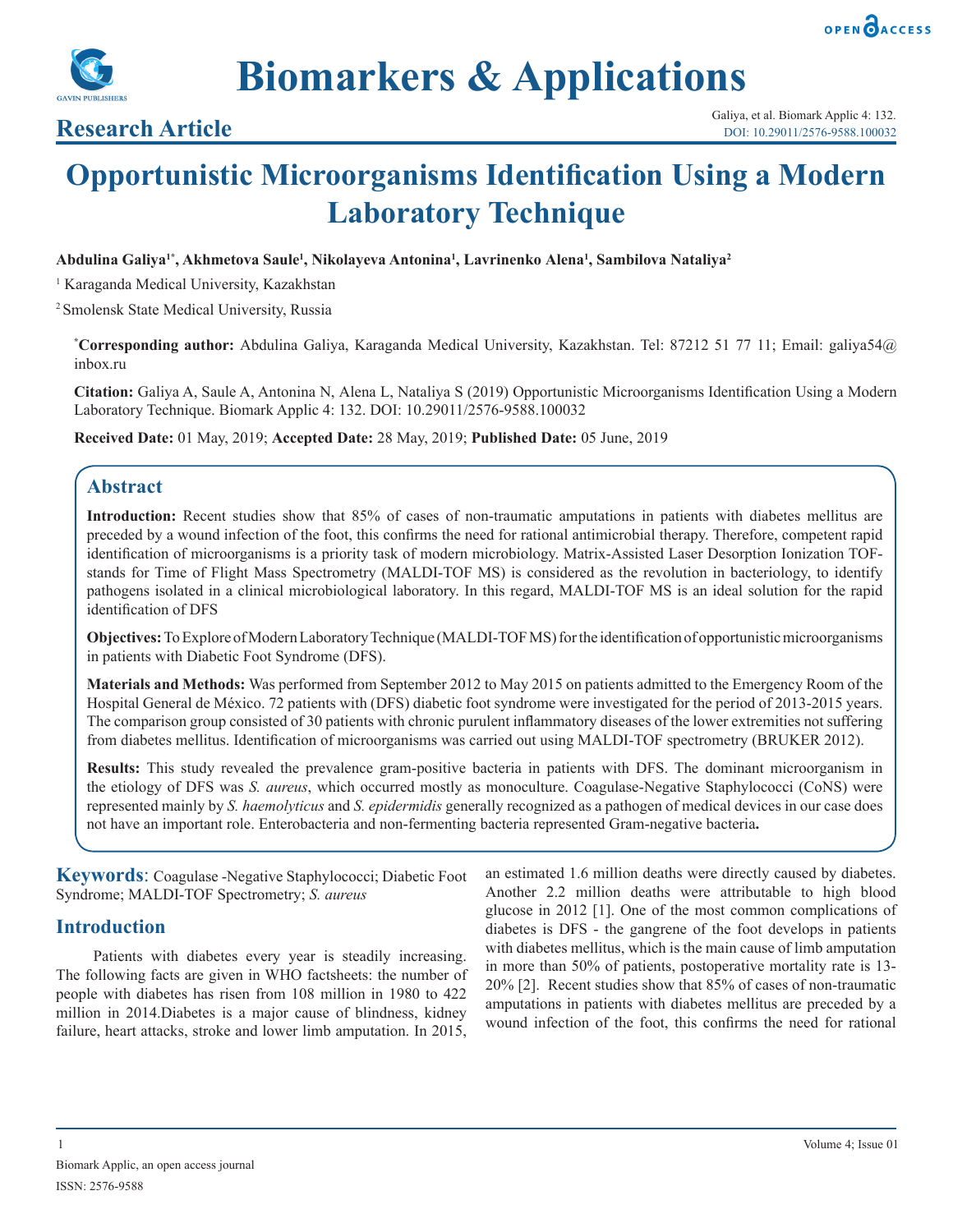antimicrobial therapy [3]. Therefore, competent rapid identification of microorganisms is a priority task of modern microbiology. Currently microorganisms are best identified using 16S rRNA and 18S rRNA gene sequencing. However, in recent years' matrix assisted laser desorption ionization-time of flight mass spectrometry has emerged as a potential tool for microbial identification and diagnosis Bizzini A et al. [4,5]. It is believed that MALDI-TOF mass spectrometry can be used as an alternative to sequencing the 16S rRNA gene to identify a pathogen [6]. Numerous studies confirm that MALDI-TOF MS equivalent or even surpassed the traditional diagnostic methods in speed and accuracy in detecting blood stream infections [7,8]. MALDI-TOF MS is considered as the revolution in bacteriology, to identify pathogens isolated in a clinical microbiological laboratory [9,10]. Traditional culture method is a costly and time consuming process requiring 3-5 days for detection and identification of the pathogens. Numerous studies have shown that MALDI-TOF MS is a rapid, reliable and costeffective technique for identification of bacteria [11]. In this regard, MALDI-TOF MS is an ideal solution for the rapid identification of DFS pathogens to carry out competent antimicrobial therapy.

### **Materials and Methods**

The sample consisted of 72 patients admitted to the Emergency Room of the Karaganda city hospital number 1" and "Regional Medical Center from September 2013 to May 2015 years. The patients were diagnosed with type 2 Diabetes Mellitus (T2DM). and infected diabetic foot ulcers. The comparison group consisted of 30 patients with chronic purulent-inflammatory diseases of the lower extremities, with no history of diabetes mellitus. Surgeons assessed the ulcers, sample for culture was collected with a cottontipped sterile swab from the deeper parts of the foot ulcer. Initially, wound contents were examined by a microscopic method. An approximate identification of microorganisms was carried out in Gram-stained smears. Swabs received were also cultured on mannitol salt agar, meat-peptone agar, blood agar, Sabouraud gentamicin-chloramphenicol agar and the plates were incubated overnight at 37 ° C in aerobic conditions. Anaerobic incubation was not carried out due to lack of equipment. Colonies obtained were identified by direct application method using standard operational protocol on MALDI-TOF spectrometry (Bruker Daltonics 2012). The biomaterial (single colony) was distributed in a thin layer directly to the target point on the metal plate, starting from the middle. Cover the dots with the applied biomaterial  $1 \mu l$  of the α-cyano-4-Hydroxycinnamic Acid (CHCA) matrix solution for an hour after drying and allow to dry completely at room temperature. After the crystallization of the matrix and compound, the target on the metal plate is introduced in the mass spectrometer. Bioanalytes separated according to their TOF create a mass spectrum. A spectrum is thus a microbial signature that is compared with a database for the identification at the species or genus level [12].

**Statistical Analysis** was performed using the STATISTICA-6 package.

The relative frequency (p) of the occurrence of an attribute was

determined as follows: *n*  $p = \frac{k}{k}$ 

k - Number of cases with the attribute of interest

n - Sample size

The attribute is defined as a specific characteristic or feature of a given subject

p is calculated by sample; it reflects the population with some error:

$$
m_p = \sqrt{\frac{p \times (1 - p)}{n}}
$$

The confidence interval for the *p* is located within

$$
p-t_a \times \sqrt{\frac{p(1-p)}{n}}
$$
 and  $p+t_a \times \sqrt{\frac{p(1-p)}{n}}$ 

tα- is the critical value of the bilateral t-criterion of the Student for a given  $\alpha$  and (n1 + n2-2) degrees of freedom. To compare the relative frequency of occurrence of an attribute in different independent sets, the criterion *z* was used:

$$
z = \frac{p_1 - p_2}{\sqrt{m_{p1}^2 + m_{p2}^2}}
$$

Differences were considered statistically significant at  $p < 0.05$ 

#### **Results**

Results of the 72 patients with DFS enrolled for the study, 19 (26.39%) were males and 53 (73.61%) were females, with a male to female ratio of 1: 2.8. The age range was 40-77 years with mean age  $54 \pm 7.8$  years. Of the 30 patients comparison group 14  $(46.66%)$  were males and 16  $(53.34%)$  were females. The age range was 28-60 years with mean age  $44 \pm 9.1$  years. A total of 100 isolates were obtained from the 72 patients with DFS, accounting for the average of 1.39 isolates per subject. Mono-microbial infection occurred among 46 (64%) patients with DFS while polymicrobial infection occurred among 28 (36%). Figure 1 shows the distribution of bacterial isolates among patients with DFS.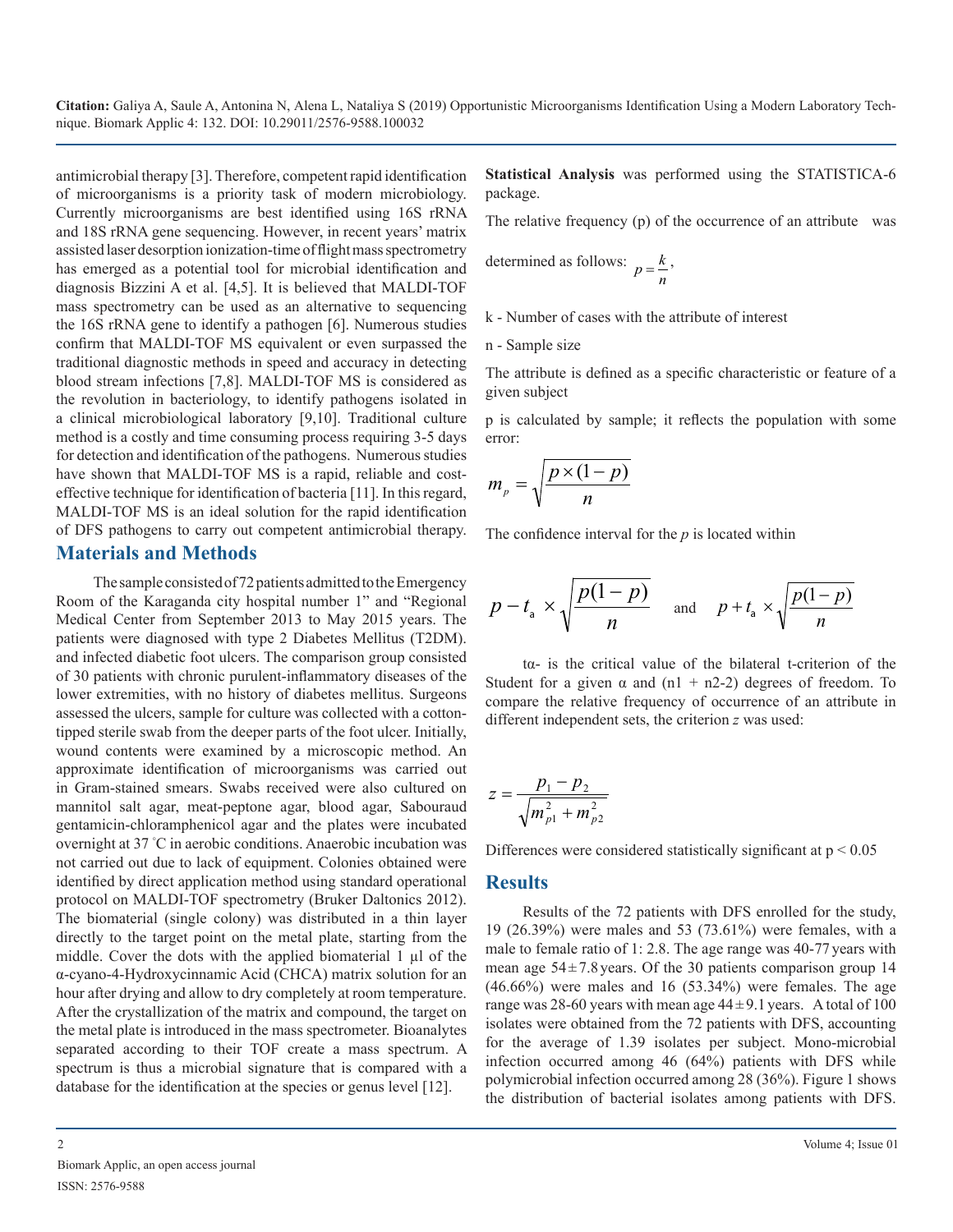

**Figure 1:** Distribution of bacterial isolates among patients with DFS.

*S. aureus*had the highest degree of occurrence (37%) followed by *S. haemolyticus (17%). The proportion of E. coli, E.faecalis and E.cloaceae was (12%), (12%) and (10%) respectively. P.mirabilis (4%) A.baumanii (4%), P.aeruginosa (2%) C.albicans (2%) were also isolated.*

*S. aureus* and *P. aeruginosa* were isolated as monomicrobial culture; at the same time *P. mirabilis, A. baumanii,C. albicans* occurred in mix culture, the most frequent combination with Coagulase -Negative Staphylococci (CoNS). A total of 44 isolates were obtained from the 30 comparison group patients accounting for the average of 1.47 isolates per subject. Monomicrobial infection occurred among 22 (73.3%)) patients while

polymicrobial infection occurred among 8 (26.7%). Figure 2 shows the distribution of bacterial isolates among comparison group patients.



**Figure 2:** Distribution of bacterial isolates among comparison group patients.

*S. aureus* had the highest degree of occurrence (27.3%) followed by *S. haemolyticus, S.pyogenes* and *Enterobacter spp*.  $(13.6\%)$ .

There was a statistically significant difference between grampositive and gram-negative bacteria in patients with DFS (Table 1), in the comparison group there was only a slight predominance of gram-positive microorganisms over gram-negative.

|                        |                | DFS patients   |                 |                  |                               | Comparison group patients |       |             |       |
|------------------------|----------------|----------------|-----------------|------------------|-------------------------------|---------------------------|-------|-------------|-------|
| Microorganisms         | n              | $p\%$          | $\rm m_{\rm p}$ | 95%<br><b>CI</b> | Critical t-value $(\alpha)$ < | $\mathbf n$               | $p\%$ | $m_{\rm p}$ | 95%CI |
| Gram-positive bacteria | 66             | 66             | 4.73            | 9.28             |                               | 24                        | 54.54 | 4.97        | 10.03 |
| Gram-negative bacteria | 32             | 32             | 4.66            | 9.14             | 0.005                         | 16                        | 38.64 | 7.34        | 14.7  |
| Fungi (Candida)        | $\overline{2}$ | $\overline{2}$ | 1.4             | 2.74             |                               | 3                         | 6.82  | 3.8         | 7.67  |
| Total                  | 100            | 100            |                 |                  |                               | 43                        | 100   |             |       |

**Table 1:** Comparison of isolates of Gram-positive and Gram-negative bacteria by subjects.

Isolates of *S. aureus* are statistically significant higher in patients with DFS (Table 2), compared with *S. haemolyticus* and *E. faecalis* (α < 0.01 and 0.005)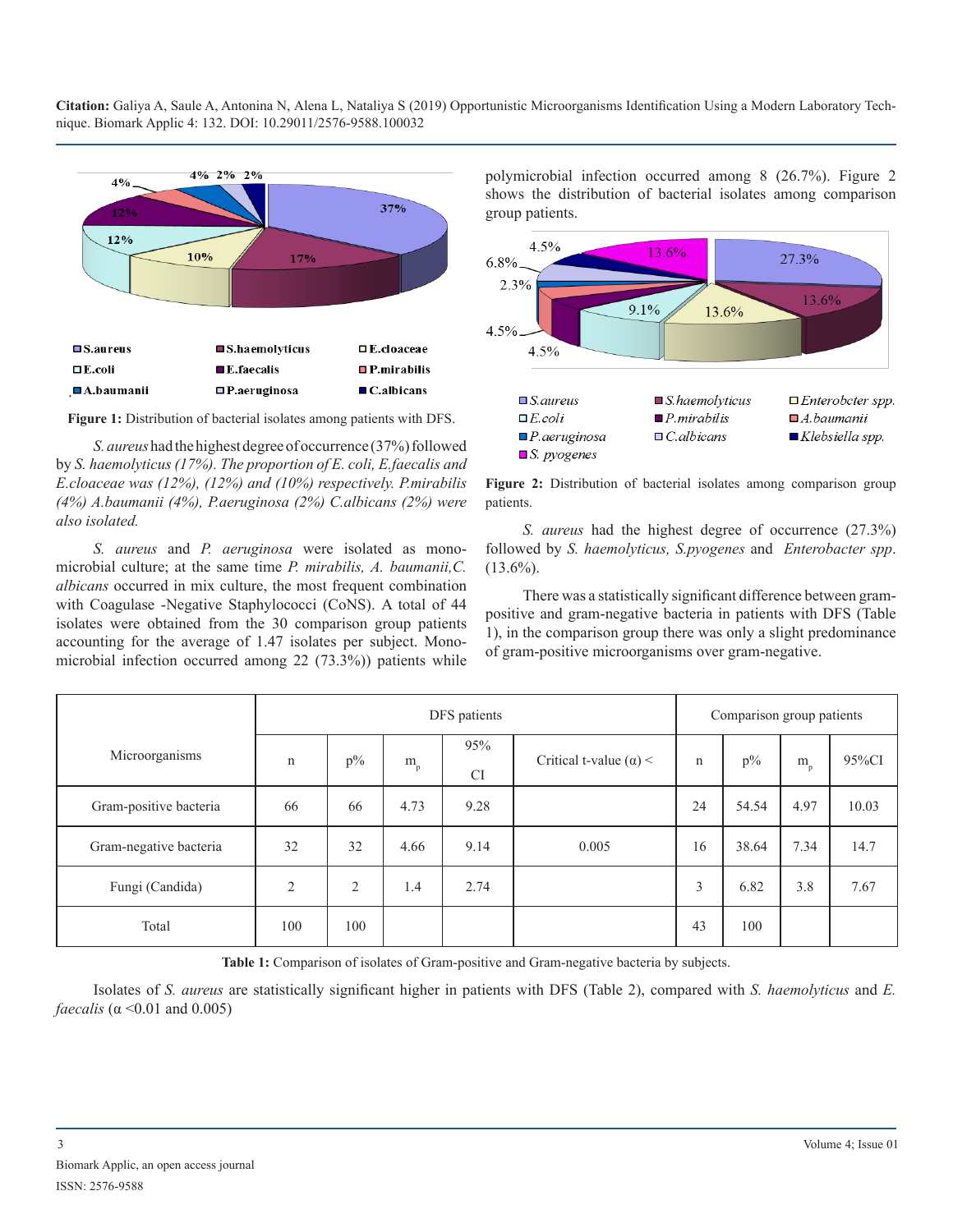|                    | DFS patients             |                              |                                |                          | Comparison group patients |                          |                          |                          |  |  |
|--------------------|--------------------------|------------------------------|--------------------------------|--------------------------|---------------------------|--------------------------|--------------------------|--------------------------|--|--|
| Microorganisms     | $(n)$ $p\%$              | $m_{\rm p}$                  | Critical<br>t-value $(\alpha)$ | 95% CI                   | $\mathbf n$               | $p\%$                    | $m_{\rm p}$              | 95% CI                   |  |  |
|                    |                          |                              |                                | Gram-positive bacteria   |                           |                          |                          |                          |  |  |
| S. aureus          | 37                       | 4.83                         |                                | 9.46                     | 12                        | 27.3                     | 4.57                     | 9.24                     |  |  |
| S. haemolyticus    | 17                       | 3.76                         | < 0.01                         | 7.06                     | 6                         | 13.6                     | 3.43                     | 6.92                     |  |  |
| E. faecalis        | 12                       | 3.25                         | < 0.005                        | 6.37                     | $\overline{\phantom{a}}$  | $\overline{\phantom{a}}$ | $\overline{\phantom{a}}$ | $\overline{\phantom{a}}$ |  |  |
| S.pyogenes         | $\overline{\phantom{0}}$ | $\qquad \qquad \blacksquare$ |                                | $\overline{\phantom{0}}$ | 6                         | 13.6                     | 3.43                     | 6.92                     |  |  |
|                    | Gram-negative bacteria   |                              |                                |                          |                           |                          |                          |                          |  |  |
| E. coli            | 12                       | 3.25                         |                                | 6.37                     | $\overline{4}$            | 9.1                      | 5,3                      | 10.7                     |  |  |
| Enterobacter spp.  | 10                       | 3.0                          | $\ast$                         | 5.88                     | 6                         | 13.6                     | 5,17                     | 10.45                    |  |  |
| Klebsiella spp.    | $\overline{\phantom{m}}$ | $\qquad \qquad \blacksquare$ | $\ast$                         | $\overline{\phantom{m}}$ | $\overline{2}$            | 4.54                     | 3,13                     | 6.32                     |  |  |
| P. mirabilis       | $\overline{4}$           | 1.96                         | $\ast$                         | 3.84                     | $\overline{2}$            | 4.54                     | 3,13                     | 6.32                     |  |  |
| A.baumanii         | $\overline{4}$           | 1.96                         | $\ast$                         | 3.84                     | $\overline{2}$            | 4.54                     | 3,13                     | 6.32                     |  |  |
| Pseudomonas        | $\sqrt{2}$               | 1.4                          |                                | 2.74                     | $\mathbf{1}$              | 2.3                      | 2.25                     | 4.51                     |  |  |
| Candida            | $\sqrt{2}$               | 1.4                          |                                | 2.74                     | $\overline{3}$            | 6.84                     | 3.8                      | 7.67                     |  |  |
| Total              | 100                      |                              |                                |                          | 44                        | 100                      |                          |                          |  |  |
| * $-\alpha > 0.05$ |                          |                              |                                |                          |                           |                          |                          |                          |  |  |

|  | Table 2: Comparison of isolates by subjects. |  |  |  |
|--|----------------------------------------------|--|--|--|
|--|----------------------------------------------|--|--|--|

*S.pyogenes* was isolated only in comparison group patients. Among the gram-negative bacteria *E. coli* and *Enterobacter* spp. dominated in both groups. *P. mirabilis*, *A baumanii*, *Pseudomonas* and Candida were isolated in insignificant amounts. *Klebsiella* were isolated from patients of the comparison group

# **Discussion**

The annual population-based incidence of diabetic foot ulcers is estimated to be 1.0-4.1 %, while the lifetime rate extends to around 25 % [13] A common complication of these ulcers is infection, which if left untreated, results in the need for distal limb amputation [14]. In present study 53 (73,61%) females and 19 (26.39%) were males, with a male to female ratio of 1:2.8. This is significantly different from most study results in which have reported male sex as a significant risk factor for non-healing ulcer [15]. The age range was 40-77 years with mean age  $54 \pm 7.8$  years. A total of 100 aerobic and facultative anaerobic bacterial isolates were encountered in the 72 patients with DFS accounting for an average of 1.39 isolates per subject. It is it is no different from comparison group patients accounting for the average of 1.47 isolates per subject. Mono-microbial infection occurred among 46 (64%) patients with DFS while polymicrobial infection occurred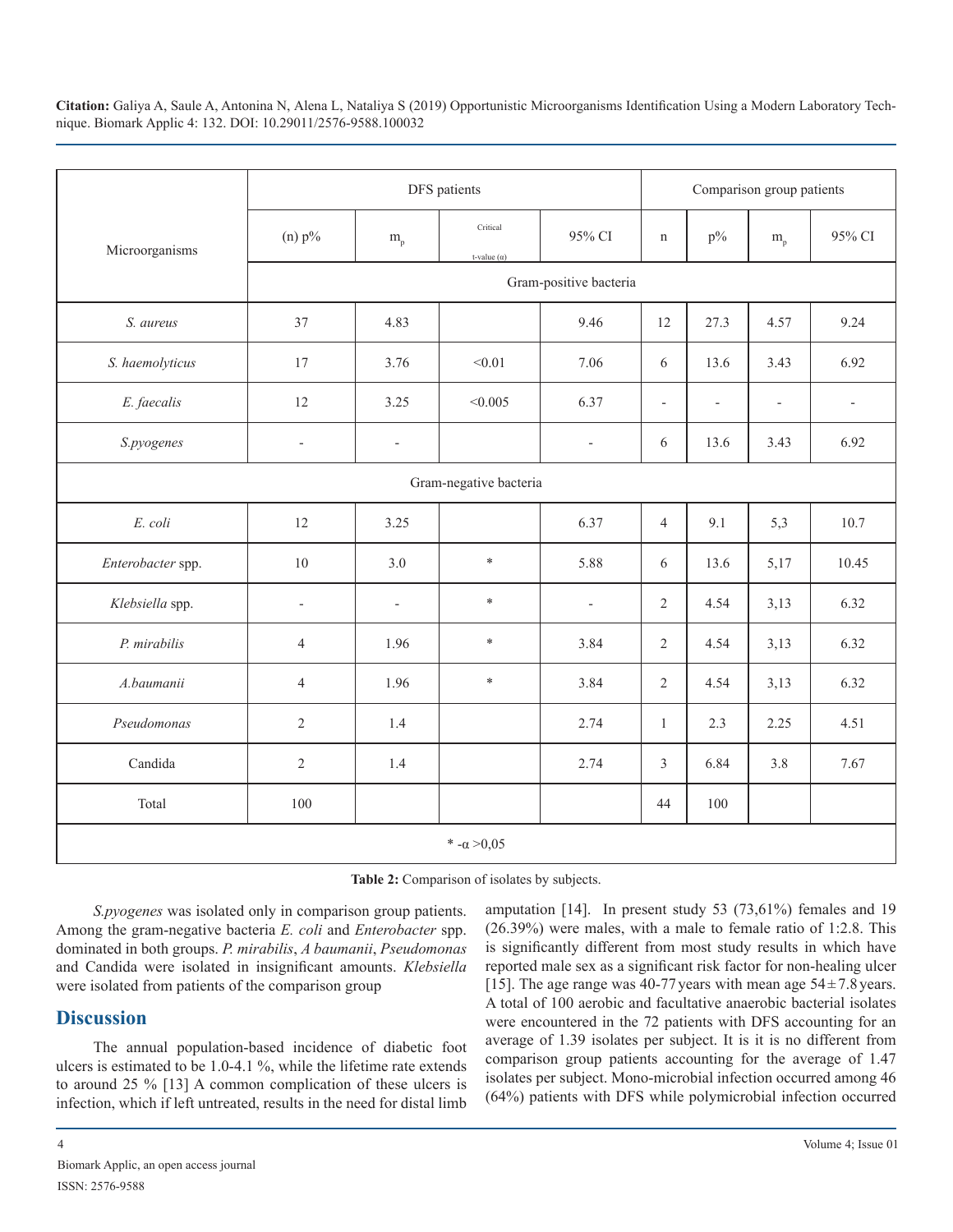among 28 (36%). *S. aureus* and *P. aeruginosa* were isolated as mono-microbial culture; at the same time *P. mirabilis*, *A. baumanii*, *C. albicans* occurred in mix culture, the most frequent combination with coagulase -negative staphylococci (CoNS).

 We found that the infection in most diabetic foot lesions [was polymicrobial. This pathogen isolation rate per lesion is 1.97](https://www.ncbi.nlm.nih.gov/pubmed/22578939)  reported by Sarita Otta et al. [16] and 2.37 reported by Carvalho et al. [17] The predominance 75.6 per cent of gram-negative [organisms has been noted in several studies \[18\]. However,](https://www.ncbi.nlm.nih.gov/pubmed/21106794)  certain studies [19,20] have established a higher proportion of gram-positive organisms. In this study, 66% gram-positive and 34% gram-negative bacteria isolated from patient with DFS. *S. aureus* was the most commonly isolated organisms (37 %) followed by S. haemolyticus (17%). CoNS were represented mainly by *S. haemolyticus*. *S. epidermidis*, generally recognized as a pathogen of medical devices, in our case does not have an important role. *S.pyogenes* was isolated only in comparison group patients. Among the gram-negative bacteria *E. coli* and *Enterobacter* spp. [dominated in both groups. Ramakant et al. \[21\] in Lucknow, India,](https://www.ncbi.nlm.nih.gov/pubmed/20220166)  reported P. aeruginosa as the most common gram-negative isolate in diabetic foot ulcer patients in their study. Similar results were obtained by Ofonime M. Ogba et al. Pseudomonas aeruginosa was the most common gram-negative isolate to 24.7% in patient with DFS. In present studies Pseudomonas aeruginosa like *P. mirabilis, A. baumanii*, and Candida were isolated in insignificant amounts. [Klebsiella were only isolated from patients of the comparison](https://www.ncbi.nlm.nih.gov/pubmed/26300860)  group

## **Conclusion**

MALDI-TOF MS is a rapid, reliable and cost-effective technique for identification of bacteria in patient with DFS. A total of 100 aerobic and facultative anaerobic bacterial isolates were encountered in the 72 patients with DFS accounting for an average [of 1.39 isolates per subject. Mono-microbial infection occurred](https://www.ncbi.nlm.nih.gov/pubmed/26464584)  among 46 (64%) patients with DFS while polymicrobial infection occurred among 28 (36%). Gram positive microorganisms [prevailed over Gram -negative 66% and 34% respectively. The](https://www.ncbi.nlm.nih.gov/pmc/articles/PMC2292424/)  dominant microorganism in the etiology of DFS was *S.aureus* (37%), which occurred mostly as monoculture. CoNS were represented mainly by *S. haemolyticus*. *S. epidermidis*, generally recognized as a pathogen of medical devices, in our case does not have an important role. Among the gram-negative bacteria *E. coli* and *Enterobacter* spp. dominated in both groups.

# **References**

- 1. [WHO | Diabetes World Health Organization](https://www.who.int/news-room/fact-sheets/detail/diabetes)
- Apelqvist J, Larsson J (2000) What is the most effective way to reduce [incidence of amputation in the diabetic foot?. Diabetes Metab Res Rev](https://www.ncbi.nlm.nih.gov/pubmed/11054894)  [16: 75-83.](https://www.ncbi.nlm.nih.gov/pubmed/11054894)
- 3. [Gjødsbøl K, Christensen JJ, Karlsmark T, Jørgensen B, Klein BM,](https://www.ncbi.nlm.nih.gov/pubmed/16984578)

[et al. \(2006\) Multiple bacterial species reside in chronic wounds: a](https://www.ncbi.nlm.nih.gov/pubmed/16984578)  [longitudinal study. International Wound J 3: 225-231](https://www.ncbi.nlm.nih.gov/pubmed/16984578).

- 4. [Singhal N, Kumar M, Kanaujia PK, Virdi JS \(2015\) MALDI-TOF mass](https://www.ncbi.nlm.nih.gov/pubmed/26300860)  [spectrometry: an emerging technology for microbial identification and](https://www.ncbi.nlm.nih.gov/pubmed/26300860)  [diagnosis. Front Microbiol 6: 791.](https://www.ncbi.nlm.nih.gov/pubmed/26300860)
- 5. [Yaman G, Akyar I, Can S \(2012\) Evaluation of the MALDI TOF-](https://www.ncbi.nlm.nih.gov/pubmed/22578939)MS method for identification of Candida strains isolated from blood cultures. Diagn [Microbiol Infect Dis 73: 65-67.](https://www.ncbi.nlm.nih.gov/pubmed/22578939)
- [Bizzini A, Jaton K, Romo D, Bille J, Prod'hom G, et al. \(2011\) Matrix](https://www.ncbi.nlm.nih.gov/pubmed/21106794)assisted laser desorption ionization–time of flight mass spectrometry [as an alternative to 16S rRNA gene sequencing for identification of](https://www.ncbi.nlm.nih.gov/pubmed/21106794) [difficult-To-identify bacterial strains. J Clin Microbiol 49: 693-696](https://www.ncbi.nlm.nih.gov/pubmed/21106794).
- 7. [Lazzarini PA, Gurr JM, Rogers JR, Schox A, Bergin SM \(2012\) Diabetes](https://jfootankleres.biomedcentral.com/articles/10.1186/1757-1146-5-24) [foot disease: the Cinderella of Australian diabetes management?.](https://jfootankleres.biomedcentral.com/articles/10.1186/1757-1146-5-24)  [Journal of Foot and Ankle Research 5: 24.](https://jfootankleres.biomedcentral.com/articles/10.1186/1757-1146-5-24)
- 8. [Stevenson LG, Drake SK, Murray PR \(2010\) Rapid identification of](https://www.ncbi.nlm.nih.gov/pubmed/19955282)  [bacteria in positive blood culture broths by matrix-assisted laser](https://www.ncbi.nlm.nih.gov/pubmed/19955282)  [desorption ionization-time of flight mass spectrometry. J Clin Microbiol](https://www.ncbi.nlm.nih.gov/pubmed/19955282)  [48: 444-447.](https://www.ncbi.nlm.nih.gov/pubmed/19955282)
- 9. [Bizzini A, Durussel C, Bille J, Greub G, Prod'hom G \(2010\) Performance](https://www.ncbi.nlm.nih.gov/pubmed/20220166) of matrix-assisted laser desorption ionization-time of flight mass [spectrometry for identification of bacterial strains routinely isolated in](https://www.ncbi.nlm.nih.gov/pubmed/20220166)  [a clinical microbiology laboratory. J Clin](https://www.ncbi.nlm.nih.gov/pubmed/20220166) Microbiol 48: 1549-1554.
- 10. [Seng P, Drancourt M, Gouriet F, La Scola B, Fournier PE, et al. \(2009\)](https://www.ncbi.nlm.nih.gov/pubmed/19583519) [Ongoing revolution in bacteriology: routine identification of bacteria by](https://www.ncbi.nlm.nih.gov/pubmed/19583519) [matrix-assisted laser desorption ionization time-of-flight mass spec](https://www.ncbi.nlm.nih.gov/pubmed/19583519)[trometry. Clin Infect Dis 49: 543-551](https://www.ncbi.nlm.nih.gov/pubmed/19583519)
- 11. [Singhal N, Kumar M, Kanaujia PK, Virdi JS \(2015\) MALDI-TOF mass](https://www.ncbi.nlm.nih.gov/pubmed/26300860)  spectrometry: an emerging technology for microbial identification and [diagnosis. Front Microbiol 6: 791.](https://www.ncbi.nlm.nih.gov/pubmed/26300860)
- 12. [Croxatto A, Prod'hom G, Greub G \(2012\) Applications of MALDI-TOF](https://www.ncbi.nlm.nih.gov/pubmed/22092265)  [mass spectrometry in clinical diagnostic microbiology. FEMS Microbiol](https://www.ncbi.nlm.nih.gov/pubmed/22092265)  Rev [36: 380-407.](https://www.ncbi.nlm.nih.gov/pubmed/22092265)
- 13. [Wu SC, Driver VR, Wrobel JS, Armstrong DG \(2007\) Foot ulcers in the](https://www.ncbi.nlm.nih.gov/pmc/articles/PMC1994045/)  [diabetic patient, prevention and treatment. Vasc Health Risk Manag](https://www.ncbi.nlm.nih.gov/pmc/articles/PMC1994045/)  [3: 65-76.](https://www.ncbi.nlm.nih.gov/pmc/articles/PMC1994045/)
- 14. [Banu A, Noorul HMM, Rajkumar J, Srinivasa S \(2015\) Spectrum of](https://www.ncbi.nlm.nih.gov/pubmed/26464584)  bacteria associated with diabetic foot ulcer and biofilm formation: A [prospective study. Australas Med J 8: 280-285.](https://www.ncbi.nlm.nih.gov/pubmed/26464584)
- 15. [Prompers L, Schaper N, Apelqvist J, Edmonds M, Jude E, et al. \(2008\)](https://www.ncbi.nlm.nih.gov/pmc/articles/PMC2292424/)  Prediction of outcome in individuals with diabetic foot ulcers: Focus on [the differences between individuals with and without peripheral arterial](https://www.ncbi.nlm.nih.gov/pmc/articles/PMC2292424/)  [disease. The EURODIALE study. Diabetologia 51: 747-755.](https://www.ncbi.nlm.nih.gov/pmc/articles/PMC2292424/)
- 16. [Otta S, Debata NK, Swain B \(2019\) Bacteriological](http://www.cjhr.org/article.asp?issn=2348-3334;year=2019;volume=6;issue=1;spage=7;epage=11;aulast=Otta) profile of diabetic [foot ulcers. Precision Medicine Symposium. Individualized Health 6:](http://www.cjhr.org/article.asp?issn=2348-3334;year=2019;volume=6;issue=1;spage=7;epage=11;aulast=Otta)  [7-11](http://www.cjhr.org/article.asp?issn=2348-3334;year=2019;volume=6;issue=1;spage=7;epage=11;aulast=Otta).
- 17. [Carvalho CB, Neto RM, Aragoa LP, Oliveira MM, Nogueira MB, et al.](https://www.ncbi.nlm.nih.gov/pubmed/15640905)  [\(2004\) Diabetic foot ulcer infection, bacteriological analysis of 141 pa](https://www.ncbi.nlm.nih.gov/pubmed/15640905)[tients. Arq Bras Endocrinol Metabol 48: 398-405.](https://www.ncbi.nlm.nih.gov/pubmed/15640905)
- 18. [Ogba OM, Nsan E, Eyam ES \(2019\) Aerobic bacteria associated with](https://biomeddermatol.biomedcentral.com/articles/10.1186/s41702-019-0039-x)  [diabetic foot ulcers and their susceptibility pattern. Biomedical Derma](https://biomeddermatol.biomedcentral.com/articles/10.1186/s41702-019-0039-x)[tology 3:1.](https://biomeddermatol.biomedcentral.com/articles/10.1186/s41702-019-0039-x)
- 19. [Rani V, Nithyalakshmi J \(2014\) A comparative study of Diabetic and](https://www.ijcmas.com/vol-3-12/R. Vidhya Rani and J. Nithyalakshmi.pdf)  [Non-diabetic wound infections with special reference to MRSA and](https://www.ijcmas.com/vol-3-12/R. Vidhya Rani and J. Nithyalakshmi.pdf)  [ESBL. Int J Curr Microbiol App Sci 3: 546-554.](https://www.ijcmas.com/vol-3-12/R. Vidhya Rani and J. Nithyalakshmi.pdf)